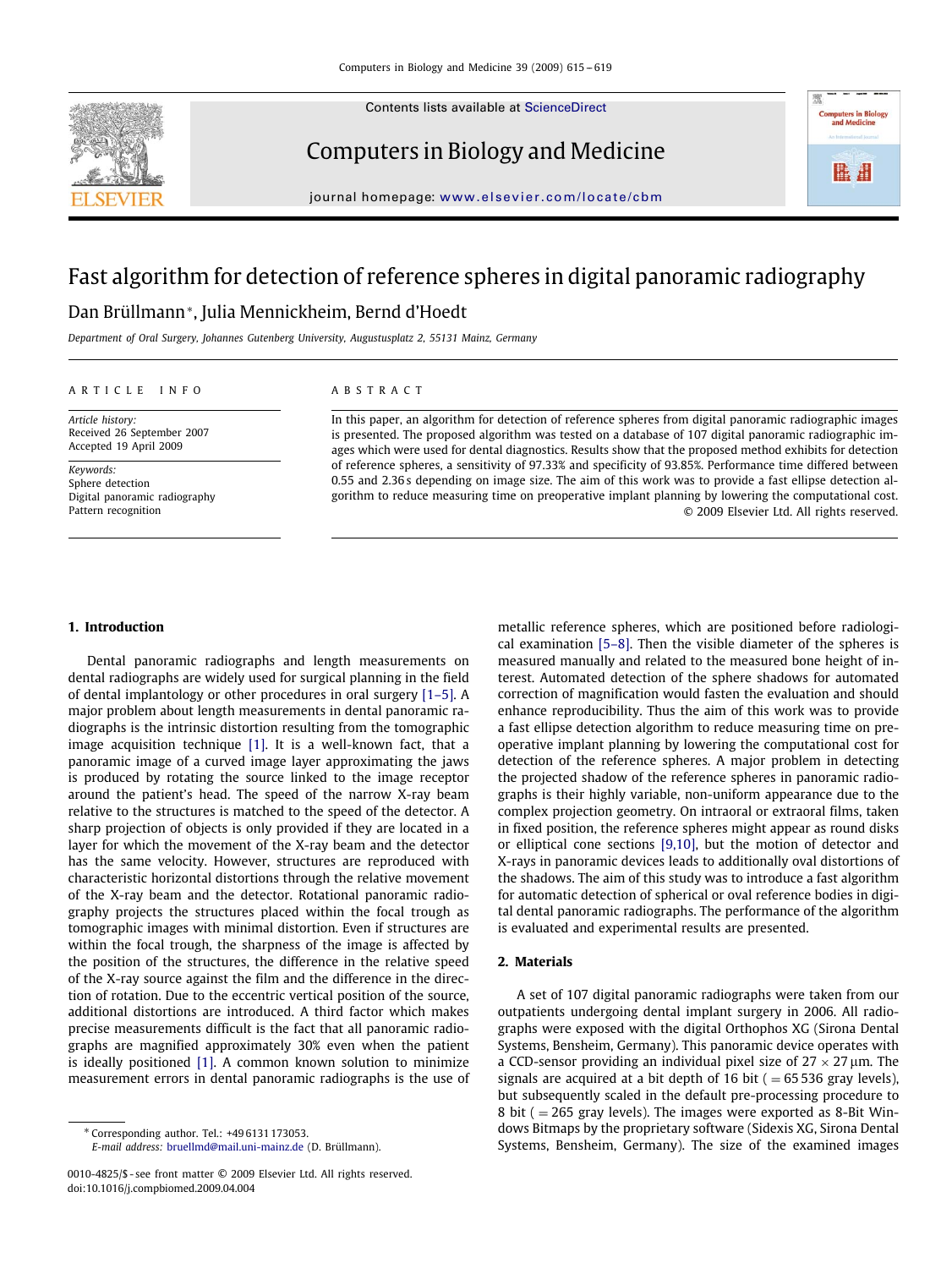

**Fig. 1.** Edge detection results (a) and accumulated object centers in parameter space (b). Note the maxima at the centers of the sphere shadows.

varied between 2940×1552 pixels and 960×1292 pixels, depending on the mode of image acquisition (half side panoramic radiographs of the size of 960×1292 pixels were not excluded). The detection algorithms described in this section were realized with Borland's Delphi 7 IDE (Borland GmBH, Langen) on a Sony VAIO VGN-SZ2XP/C (Sony Corporation, Japan) with an Intel Centrino Duo 2 GHz Processor and 1GB Memory and Windows XP (Microsoft Inc., Redmond, USA).

#### **3. Methods**

A software program was developed using the Delphi 7 IDE (Borland), which is able to open the digital radiographs as uncompressed bitmaps as exported by the Sidexis XG software and detects the spheres using algorithms described here. The pixel data is transferred to a two dimensional array for fast pixel calculations. In addition, several copies of this array are created to memorize intermediate data like edge detection results and calculated barycenter of the sphere shadows. In the first step, two two-dimensional image arrays are calculated with the sobel gradients *gx* and *gy* in *x*- and *y*-direction [11,12]:

$$
gx = g^* \begin{pmatrix} 1 & 0 & -1 \\ 2 & 0 & -2 \\ 1 & 0 & -1 \end{pmatrix}; \quad gy = g^* \begin{pmatrix} 1 & 2 & 1 \\ 0 & 0 & 0 \\ -1 & -2 & -1 \end{pmatrix}
$$
 (1)

The results are stored for edge detection according to the method described by Canny [\[13\]](#page--1-1) following the source code in [\[14\].](#page--1-2) Additionally the gradient direction information is used to calculate the barycenters of convex objects in the image using following equations [\[11\]:](#page--1-3)

$$
x_c = x - R(g_x^2/g) \tag{2}
$$

$$
y_c = y - R(g_y^2/g) \tag{3}
$$

Here,  $x_c$  and  $y_c$  denote the estimated barycenters of the spherical objects, and *R* a stepwise increased radius (here the stepsize of *R* is increased in pixels). From Eqs. (2) and (3) a large number of points is accumulated in a two-dimensional parameter space according to their examined edge points. The estimated barycenters can be found in this parameter space as local maxima, which are selected by a

<span id="page-1-0"></span>predefined threshold (see [Fig. 1\)](#page-1-0). Since the shadows of the reference spheres are either round, elliptical or oval it is possible to reduce classification of the objects to a simple accumulation in a one-dimensional histogram representing the distances of the objects midpoints to its boundary (edge). The set of boundary points that contribute to a maximum in the parameter space is used to construct a histogram of radius values *Rq* obtained from

$$
R_q = l = \sqrt{(Mx - E^i x)^2 + (My - E^i y)^2}
$$
 (4)

where *l* denotes the calculated length between the barycenter *M*(*x*,*y*) and the corresponding boundary points  $E^i(x, y)$ .  $R_q$  is rounded and then accumulated into a histogram  $f(l)$ then accumulated into a histogram *f*(*l*).

$$
f(l) = |{E^{i}|\sqrt{(Mx - E^{i}x)^{2} + (My - E^{i}y)^{2}}} = l|
$$
\n(5)

Where *f*(*l*) denotes the height of the histogram for the length *l*. By doing so, a voting histogram for every accumulated barycenter is created (see [Fig. 2\)](#page--1-4) for fast classification of the sphere shadows. Classification in the one-dimensional histogram is realized by searching the maximum peak in a predefined interval of the radii e.g. between 3 and 16 pixels (see [Fig. 3\)](#page--1-5). If the identified peak is higher than 15 entries between the selected radius-interval the examined object is accepted as sphere:

$$
\exists l \in [3, 16] \mid f(l) > 15 \tag{6}
$$

The searching interval is empirically predefined depending on the size of the used reference spheres.

#### **4. Results**

A total of 107 digital panoramic radiographs displaying between one and nine shadows of metallic spheres (diameter: 5.0 mm) was tested with the algorithm introduced above. The size of the images varied between 2940×1552 pixels and 960×1292 pixels. The software program finds the sphere shadows with a sensitivity of 97.33%. The sensitivity was measured the common way. Counting the total of applied spheres in the X-ray images was used to calculate the false negatives by subtracting the total of accurate detected ellipses